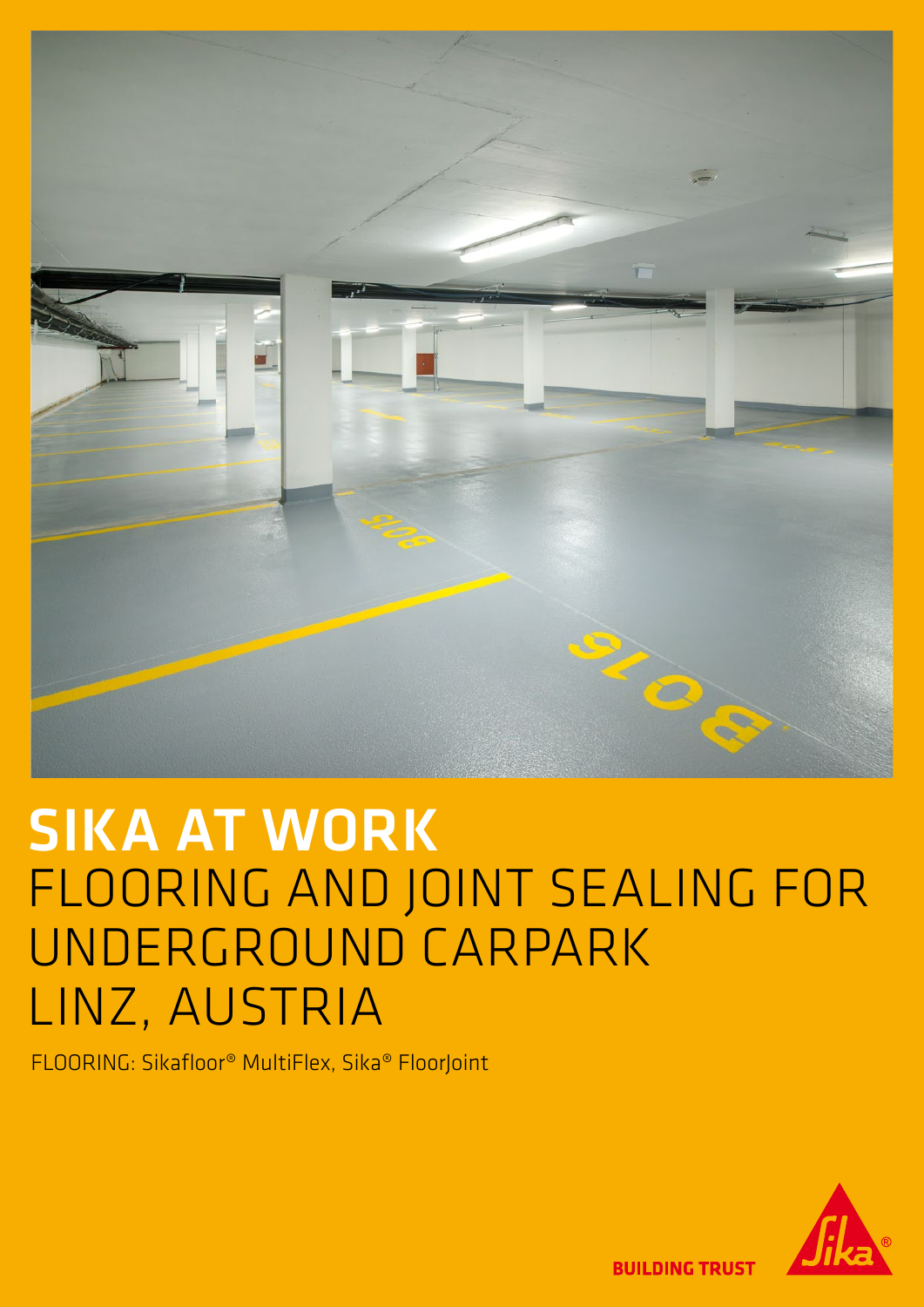### WATERTIGHTNESS AND SAFETY - WHAT Sikafloor® AND Sika®Floorjoint SOLUTIONS CAN OFFER

In the Austrian carparks, Sika is known as a reliable and highly qualified flooring system supplier. After the launch of the innovative Sika® Floorjoint systems, Sika has become even more popular and valuable, because these systems significantly improve the parking environment by offering watertightness & safety and an easy installation process.

The picture above shows an underground carpark in Linz, Austria where the Sika®FloorJoint joint profile ensures

- **■** Watertightness
- Steel and corrosion free installation
- Hardly any vibration noticable under direct traffic

Sika supplied the flooring systems and the floor joint systems in this project. The carpark serves a new-built office and residential building. The modern apartments in the building were designed to have either sunny balconies, terraces or private gardens, and parking lots.

In an area of around 5,100 m² (two underground floors) there were over 180 vehicle parking spaces created. The earthbearing ground floor was covered with a static crack bridging OS 13 system Sikafloor® Multiflex PB-21, and the intermediate carpark floor with a crack-bridging OS 11b Sikafloor® Multiflex PB-51 system.

#### PROJECT REQUIREMENTS

- The flooring systems for the park deck are required to be
- Crack bridging according to the OS norms
- **•** Abrasion resistant for the car traffic
- **E** Corrosion resistant
- **■** Watertight joint profiles for the numerous joints in the concrete substrate to provide long-term protection.
- Chemical resistance to petrol and diesel fuels, engine oils, urea solutions, saturated saline solutions and lubricants in accordance with the construction and testing principles of the Deutsches Institut für structural engineering

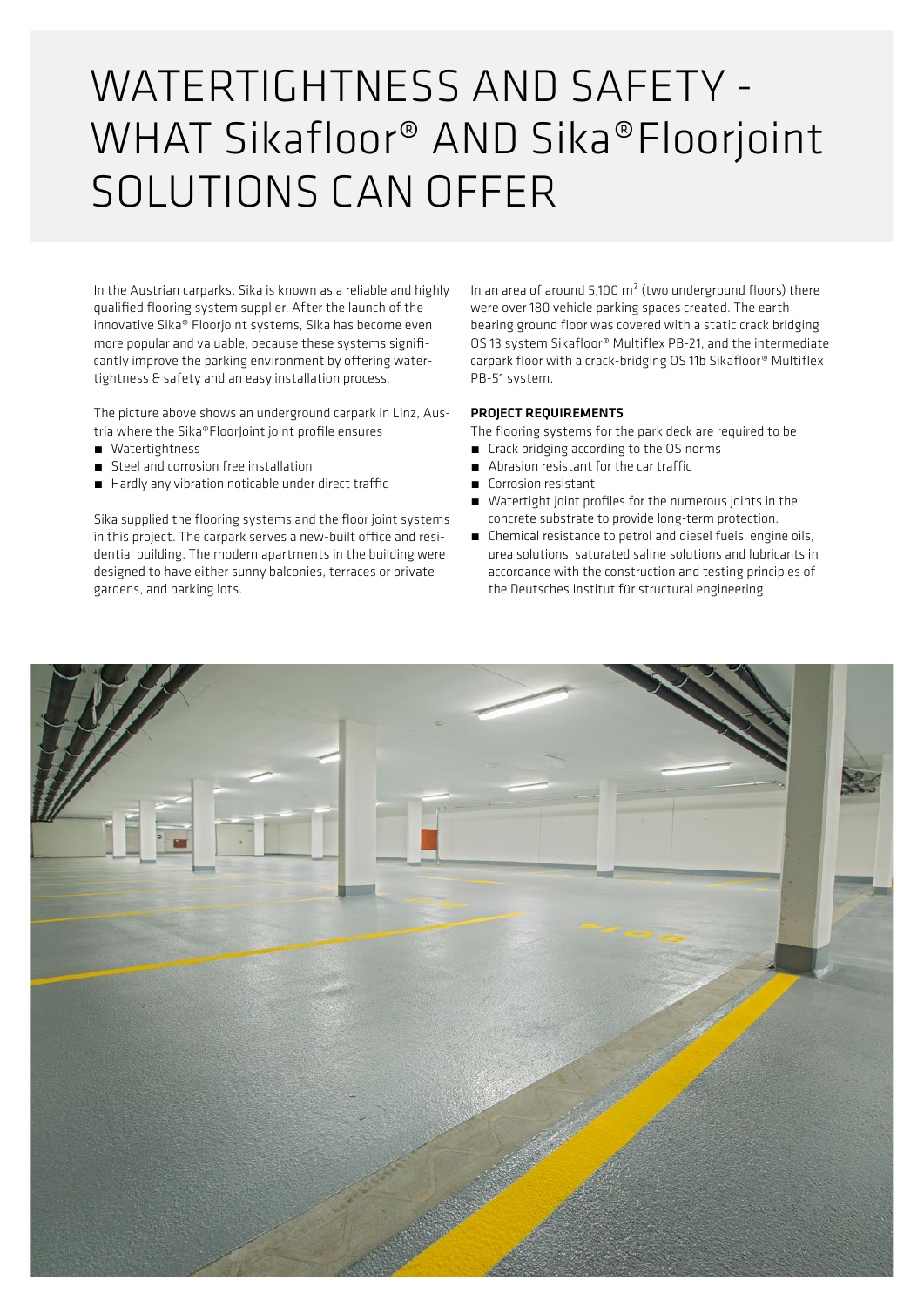#### SIKA SOLUTION

Flooring systems: Sikafloor®MultiFlex PB-21 and PB-51 - greycolored broadcoast systems. They have the following features:

- Crack-bridging at low temperature
- Primer with low-viscosity, colorless two-component material
- **■** Highly elastic
- **E** Chemical resistant
- Abrasion resistant
- Slip resistant
- **■** Waterproofing
- Color options

Floor joint system: Sika®FloorJoint PB-30 PD Sika®Floorloint PD (= Park Deck) is a prefabricated, carbon fiber reinforced polymer (CFRP) composite floor panel with high mechanical resistance. Its waved joint design allows for improved load distribution and results in minimum vibrations under direct car and forklift traffic.

The profile is equipped with a recessed flange along both sides used to blend in with new floor coverings for smooth transition. Sika®FloorJoint PD is the main part of the Sika®FloorJoint PB-30 PD system. The system has the following features:

- High mechanical and chemical resistance
- **■** Non-corroding
- Waterproof system design possible
- For gaps in the substrate with a maximum width of 60 mm (maximum positive joint movement = 40 mm)
- **E** Grindable profile for level integration into the floor surface
- Hardly any vibrations noticeable under direct car traffic
- Thermal expansion coefficient similar to resin-based floors

3

- Easy to install / easy to repair
- Short downtime / trafficable after 24 h